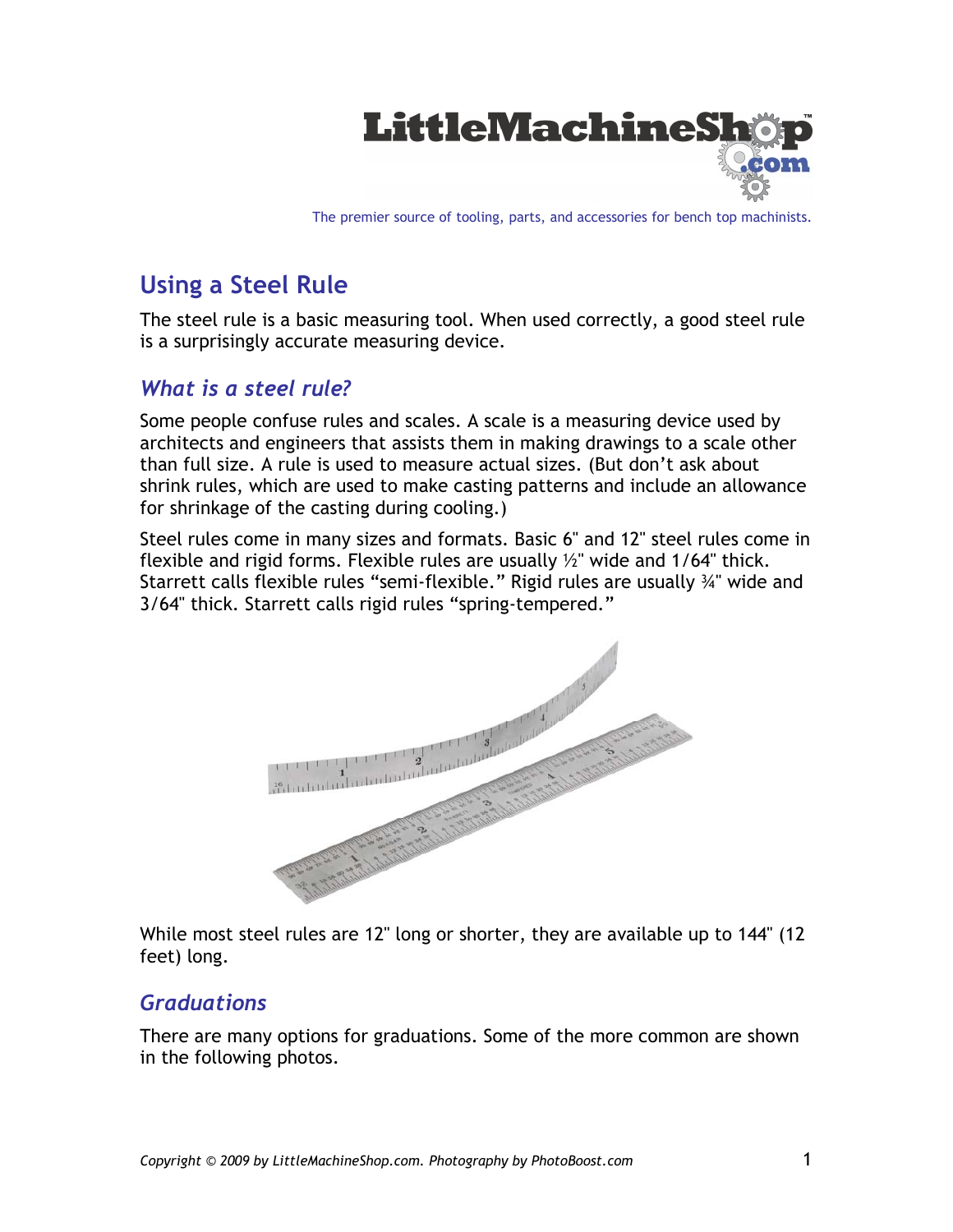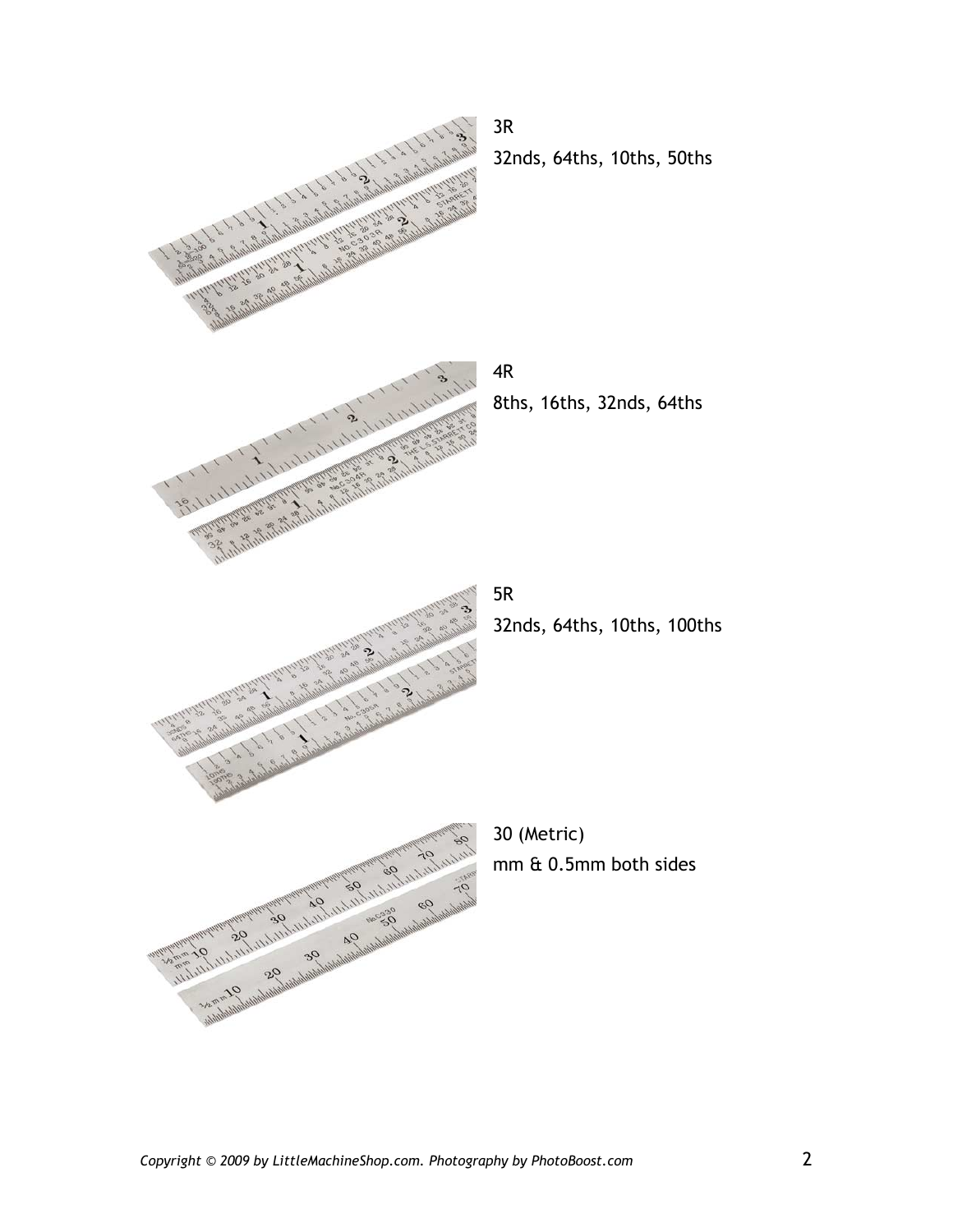

31 (Inch/Metric) 0.5mm & 32nds, mm & 64ths

#### *What makes a good steel rule?*

Conventional wisdom is that the best steel rules are machine divided. This means the graduations are cut on a machine that uses gearing to ensure the graduation lines are evenly spaced and the correct distance apart.

Most steel rules are now made by a photoengraving process called photo etching. A photosensitive resist is exposed through a precision master negative to create a pattern of masked and clean areas. An etching solution forms the graduations and other markings on the rule.

Good steel rules have uniform graduation line widths. Variation in line width makes accurate measurement difficult.

So let's take a look at the conventional wisdom. Are machine divided rules better than photo etched rules? When this marketing claim was first made, it was probably true. But now it is most certainly not true.

The process of machine dividing rules was developed about 125 years ago. It probably produced a major improvement in the accuracy of rules. But anything that relies on gears and mechanics must involve some measure of error, simply because the machine cannot be perfectly made.

Photoengraving, on the other hand, relies on a precision master to transfer the design to the rule. With a perfect master, each rule made from that master should also be virtually perfect. So the question becomes how well can a master be made? And the answer is very well indeed. The basic process for making steel rules is the same process by which computer processors and other integrated circuits are made with extreme precision. Current technology can create a master negative that is orders of magnitude better than required to make a steel rule.

The two major manufacturers of steel rules in the United States are the L. S. Starrett Company (Starrett) and Products Engineering Corporation (PEC). PEC makes steel rules for many of the other brands that are available in the United States. Starrett rules are machine divided, whereas PEC rules are precision etched. The following photos show the two companies' rules next to each other. The left photo shows the two rules at about full size. The right shows a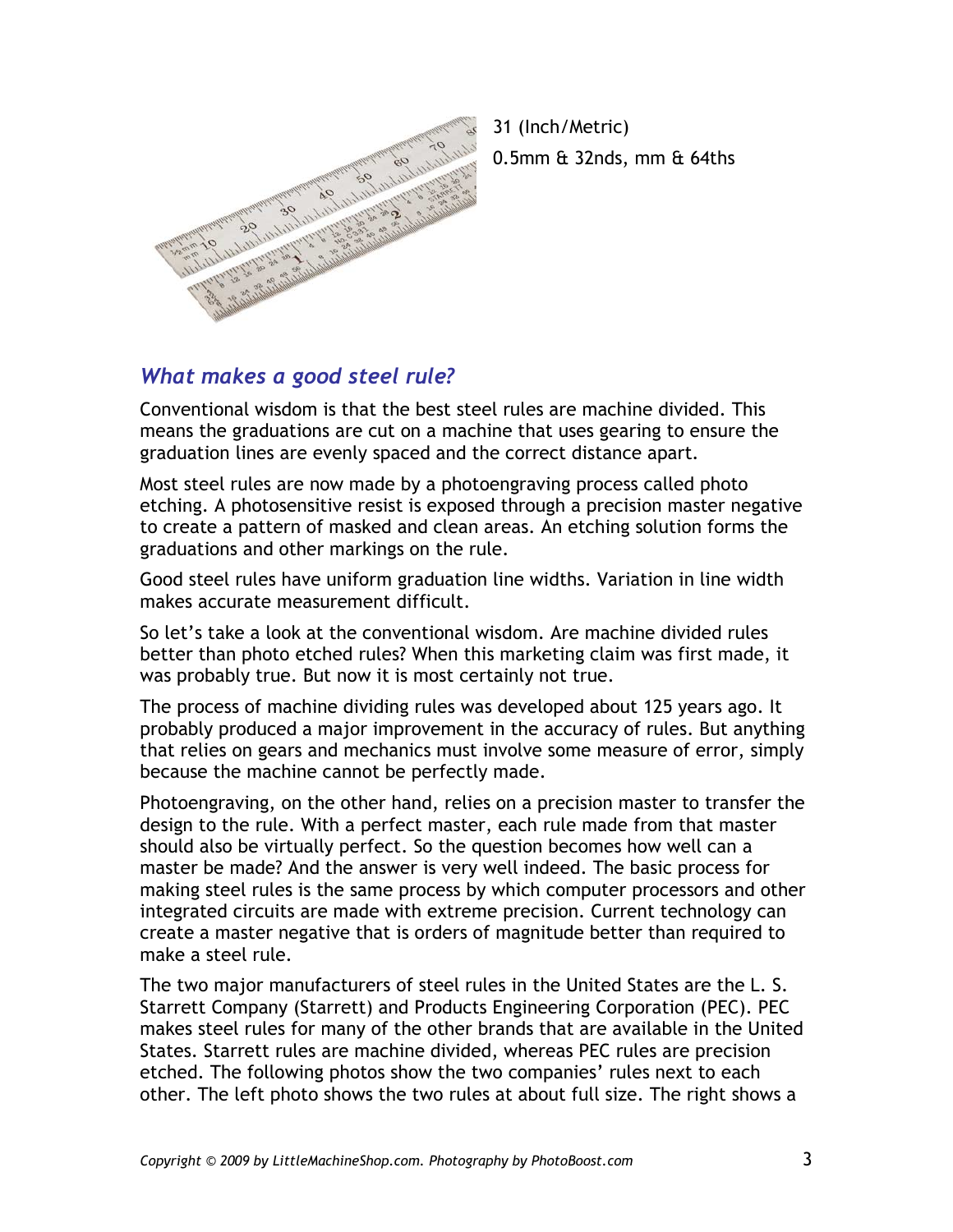section of each at a higher magnification. Which rule do you think is easier to read?





The material that a steel rule is made of is also important to the quality. Good steel rules are made from high-carbon spring steel that is hardened and tempered to Rc 47-52. They are chrome plated, usually with a satin finish, for corrosion resistance and readability.

You might have noticed the difference in color between the Starrett and PEC steel rules in the previous photos. PEC steel rules use a unique plating process to achieve a brighter, satin chrome finish that enhances the contrast between the black graduation lines and the surface of the rule. This also enhances their readability.

While you can find many inexpensive steel rules made of stainless steel, it is not a great material from which to make steel rules. The stainless steel used to make steel rules cannot be hardened to the level of spring steel and thus it tends to yield when bent, keeping the curve, and not snapping back to straight.

Both the long edges and the ends of steel rules should be ground for straightness and accuracy. Ends that are ground square, and in proper relationship to the graduations allow accurate measurements from the ends of the steel rule.

A properly made steel rule will have virtually no error in the graduations. Any error in the rule is between the first graduation and the end of the rule. The standards for this error are actually quite lenient. The first graduation can have an error between +0.004" and –0.002" and still meet the standards. Most steel rules will handily meet this standard.

## *Care of steel rules*

Steel rules are precision measuring instruments. Don't use your steel rule as a scraper, screwdriver or pry bar. Don't drop it or bang it around. Keep your steel rule very lightly oiled.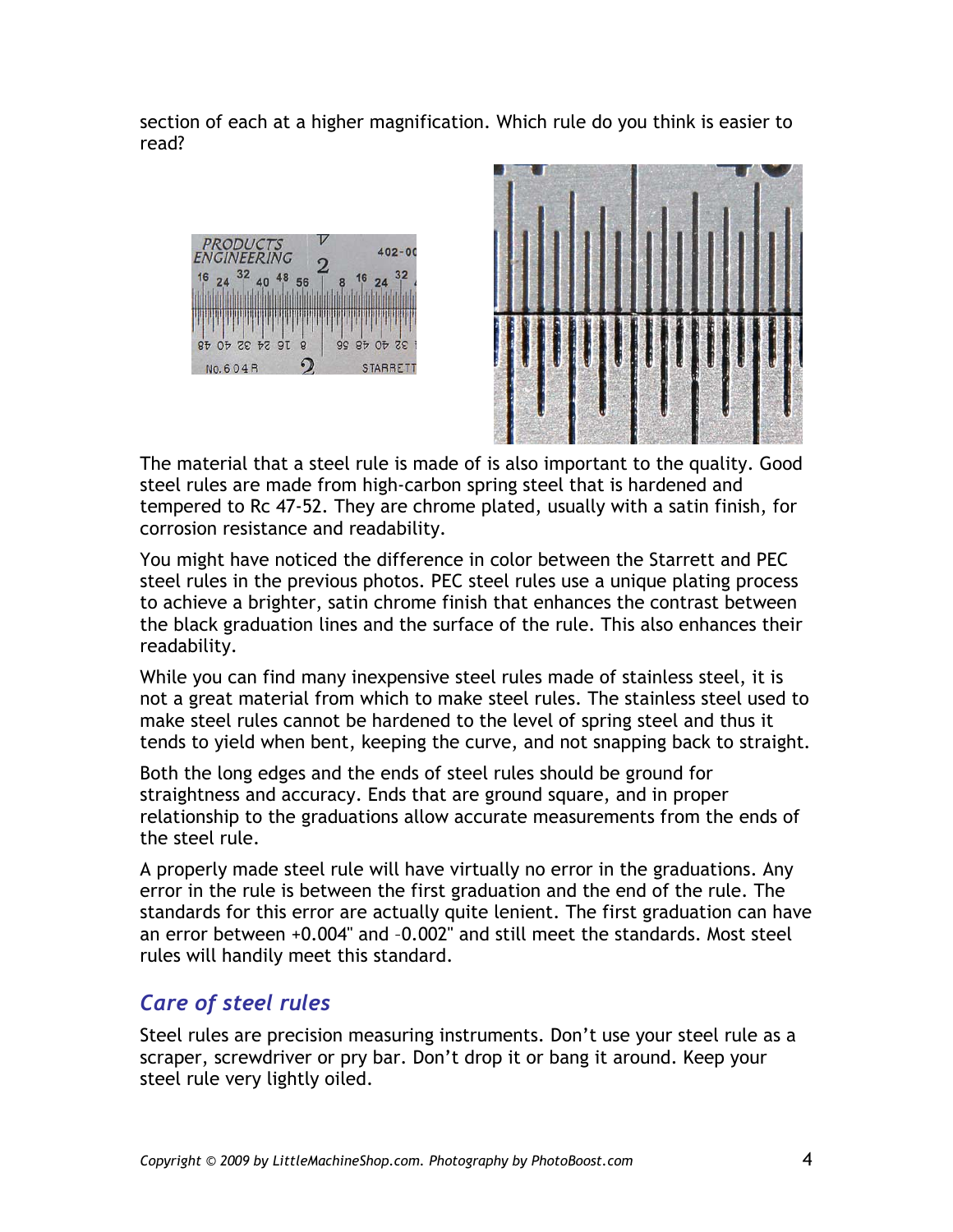Inspect your steel rule periodically. Be sure that it is not bent or dented. Check that the corners are square and sharp. Be sure there are no burrs anywhere on the steel rule. If you find any of these problems, replace your steel rule.

#### *Measuring*

Here is the correct way to measure a part with a steel rule. Notice that we are measuring from the 1" graduation on the left. (Be sure to subtract 1" from the measurement you read.) It is more accurate to measure between two graduation lines than from the end of the rule.



It is okay to measure from the end of the rule when there is a hard stop that you can press the rule against. The accuracy of this measurement depends on the quality of the grinding of the end of the rule.



But trying to align the end of the rule with the edge of a part is simply not an accurate way to measure.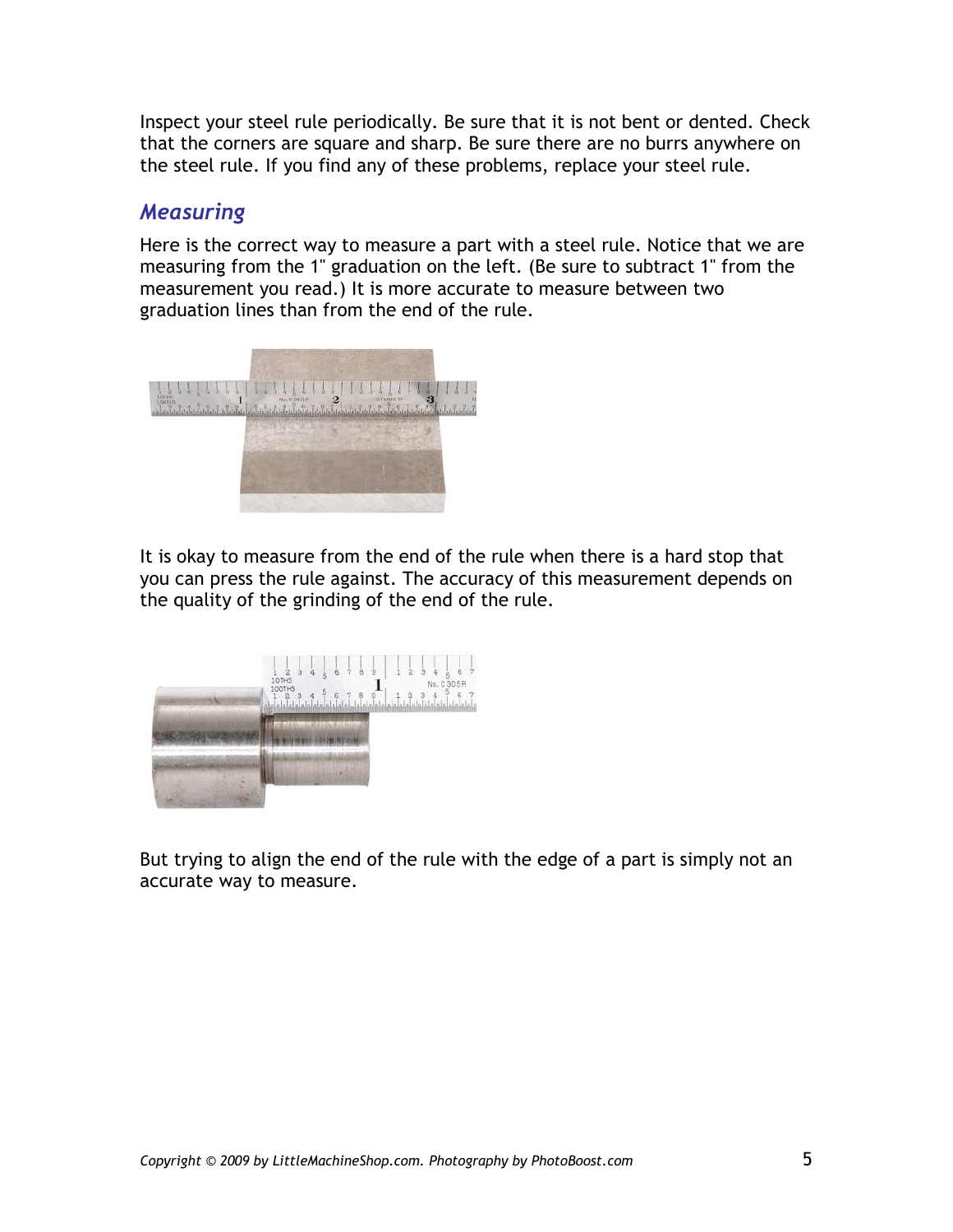



Be sure the graduations on the rule are adjacent to the part being measured. When the rule is laid flat on the part, you cannot get an accurate measurement because of parallax.



Good technique **Poor** technique

Be sure the steel rule is straight across the dimension you want to measure. If the steel rule is at an angle, the measurement cannot be accurate.



Good technique **Poor** technique

Another use for a rigid steel rule is to check the flatness of a part. Because the edges are ground, you can make a visual check of the flatness of a part by standing the steel rule on edge across the part. Try it in several places and look for light under the rule. With a good steel rule you should be able to see 0.0005" of deviation from flat.